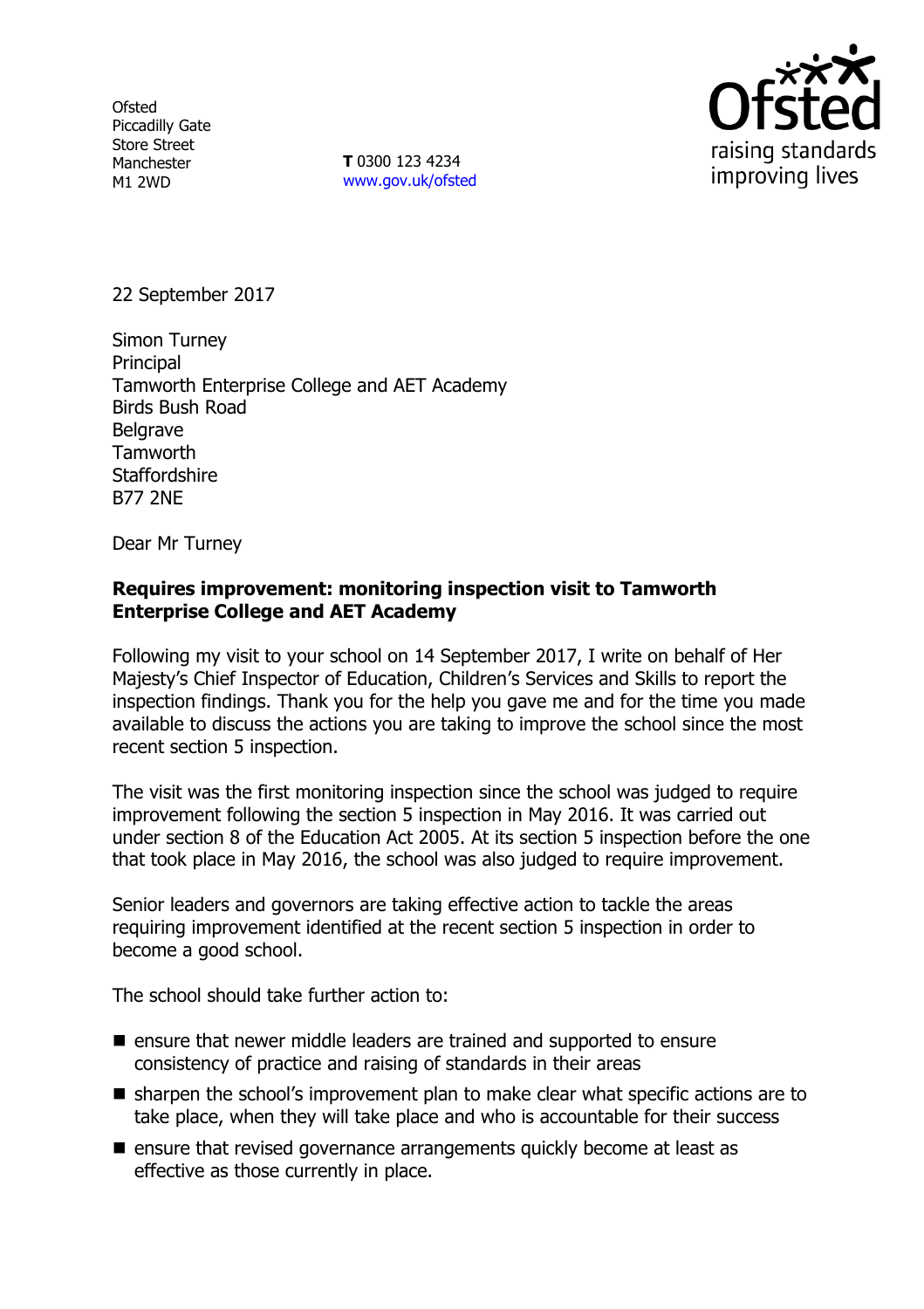

# **Evidence**

During the inspection, meetings were held with you and other senior and middle leaders. Telephone conversations were held with the chair of the governing board and a representative of the school's sponsor, the Academies Enterprise Trust (AET). Brief visits were made to several lessons with senior members of staff. The school improvement plan was evaluated, as were several other documents, including a review of the school's use of pupil-premium funding.

## **Context**

Since the previous inspection, the school has contracted in size and several staff have left as a result. Two assistant headteachers have left the senior leadership team and have not been replaced. The English, mathematics and science departments have new leaders. The history, geography and religious education departments have been combined into a single faculty, under new leadership. Three 'schools of learning' have been created, each containing several subject departments. The school's pastoral system has been reorganised so that tutor groups are now made up of pupils from a single year group.

## **Main findings**

Leaders and governors have taken a range of appropriate steps to address the weaknesses in teaching, outcomes and leadership identified at the previous inspection. Improvement is evident in each of these areas, although its pace has been more rapid in some than others. Leaders are clear about the school's remaining weaknesses and what needs to be done to bring about more rapid progress. Their improvement plan helpfully and straightforwardly spells out the areas in need of improvement alongside clear descriptions of what success will look like. It also includes the actions planned to secure improvement, but these lack detail and timescales. The plan would be strengthened by identifying individuals who will be responsible for the success of specific strategies.

Teaching has improved since the previous inspection. There is now a greater degree of consistency across the school in teachers' planning and use of the information they have about pupils, including their ability. Behaviour has improved further and pupils are typically well behaved, attentive and keen to do well. Classrooms are calm and purposeful.

Science was identified as a key area in need of improvement at the previous inspection. Leaders have revised the science curriculum so that it better meets pupils' needs, especially the least able. New leadership, in place now for 12 months, is seeing teaching and pupils' progress beginning to improve. The school's assessment information suggests that some modest improvement is evident in the GCSE results of 2017, but greater improvement is evident in current pupils' progress.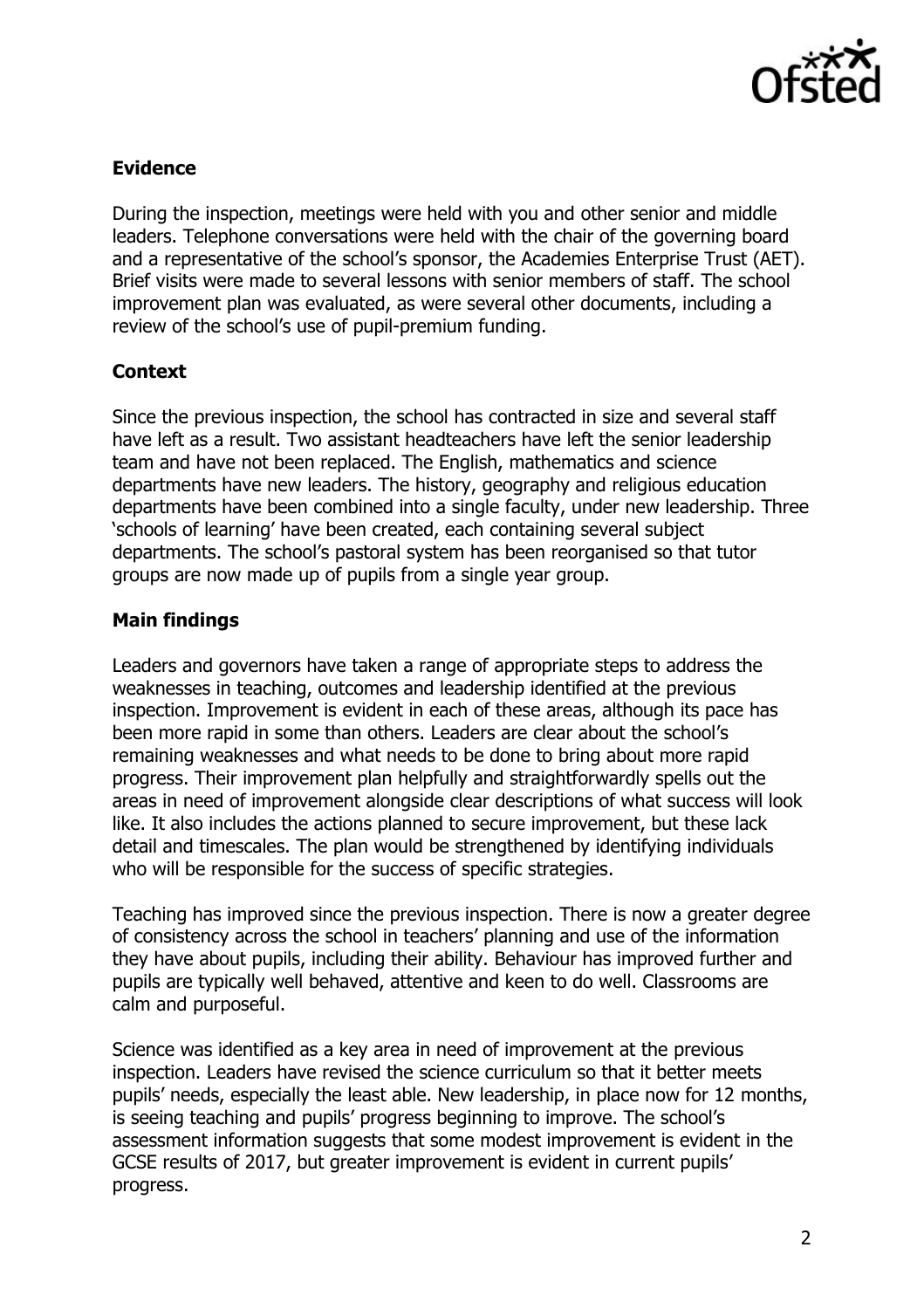

History and geography remain the weakest subjects in GCSE examinations. Leaders have very recently created a single humanities faculty that includes the history and geography departments alongside religious education, a subject where outcomes have been strong in recent years. Leaders have also included the humanities faculty within a new communications 'school of learning' alongside the English department. The intention is to share the strong practice that exists in English with humanities. It is too early to be able to judge the impact of these structural and leadership changes. However, visits to history and geography lessons confirmed a positive climate for learning, strong relationships and an increasing focus on effective assessment.

The recommended review of the school's use of pupil-premium funding took place in February 2017. Leaders and teachers have implemented its recommendations effectively. There is now a greater focus on high-quality teaching as well as providing additional support for disadvantaged pupils when necessary. Additionally, leaders have made increasing use of the Outward Bound Trust to provide opportunities for disadvantaged and other pupils. Evidence of an improving picture in this area is emerging. The school's analysis of GCSE outcomes in 2017 suggests that, although there remains a difference between the progress of disadvantaged pupils and other pupils nationally, this difference is diminishing. The school's internal assessment information indicates that the difference is diminishing more quickly for current pupils.

Governance has been strengthened since the previous inspection. The governing board now contains greater expertise, especially in education. Governors understand the school's strengths and weaknesses and are providing greater challenge to school leaders as a result. Governance arrangements are soon to be revised because of AET's decision to reform governance in all of its schools nationally. The school is set to share a governing board with The Rawlett School, a local AET academy, but the precise composition of the new governing board has yet to be determined. Although this currently provides a degree of uncertainty for leaders and governors, there is no evidence that it is hindering the school's improvement.

#### **External support**

The great majority of support for the school has been provided by the AET. The AET regional adviser has supported senior and middle leaders in their monitoring and evaluation activities, leading to greater consistency and rigour in these processes. Significant help for the mathematics department has supported new leadership, curriculum development and improved teaching. AET support for science is at an earlier stage, but has already helped the school to improve its science scheme of learning. Support has been less forthcoming in history and geography, where leaders are developing links with local schools. Here, it is too soon to see an impact.